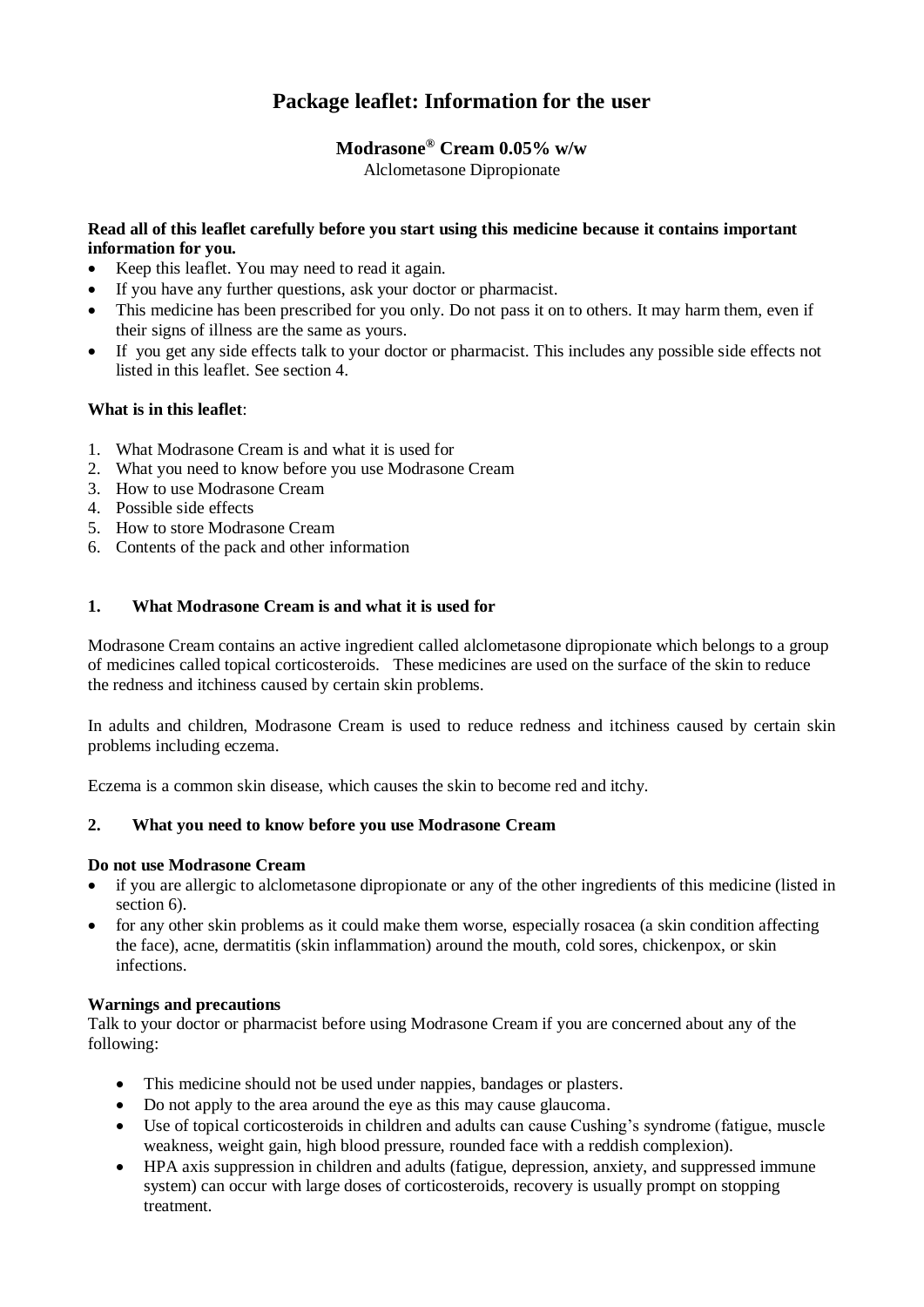- If irritation develops, stop treatment.
- Antifungal or antibacterial medicines should be used if a skin infection is present.
- Corticosteroids may cause cataract development.
- Modrasone cream is not for use in the eye.

Do not smoke or go near naked flames ‐ risk of severe burns. Fabric (clothing, bedding, dressings, etc) that has been in contact with this product burns more easily and is a serious fire hazard. Washing clothing and bedding may reduce product build‐up but not totally remove it.

## **Children**

If the cream is used more often than it should, or more than prescribed, it can affect some of your child's hormones. This may affect their growth and development.

- Do not use on children for longer than 2 weeks.
- High pressure in the skull (bulging fontanelle, headaches, swelling of the eyes) has been reported in children using corticosteroids.
- Children may be more likely to develop side effects.

## **Pregnancy and breast-feeding**

If you are pregnant or breast-feeding, think you may be pregnant or are planning to have a baby, ask your doctor or pharmacist for advice before taking this medicine.

#### **Modrasone Cream contains propylene glycol, cetostearyl alcohol and chlorocresol**

This medicine contains 250 mg propylene glycol in each gram of cream. Propylene glycol may cause skin irritation.

Do not use this medicine in babies less than 4 weeks old with open wounds or large areas of broken or damaged skin (such as burns) without talking to your doctor or pharmacist.

This medicine also contains cetostearyl alcohol and chlorocresol. Cetostearyl alcohol may cause local skin reactions (e.g. contact dermatitis). Chlorocresol may cause allergic reactions.

#### **3. How to use Modrasone Cream**

Always use Modrasone Cream exactly as your doctor has told you. You should check with your doctor or pharmacist if you are not sure.

- For adults and children, a thin layer of Modrasone Cream gently masaged into the affected area two or three times a day, unless otherwise instructed by your doctor. Ask your doctor about the duration of the treatment.
- You must not use a large amount of Modrasone Cream in the same area for a long time (for example every day for many weeks or months).
- Do not put Modrasone Cream under a dressing, such as a plaster or bandage, as this makes it easier for the active ingredient to pass through the skin and possibly cause some unwanted effects.
- If the cream is for your child, do not use it under a nappy, as this makes it easier for the active ingredient to pass through the skin and possibly cause some unwanted effects.

Instructions for use:

- 1. Wash your hands before applying the cream
- 2. Apply a thin film of the cream and rub gently until it has all disappeared
- 3. Wash your hands after applying the cream to the affected area, unless the cream is used to treat your hands.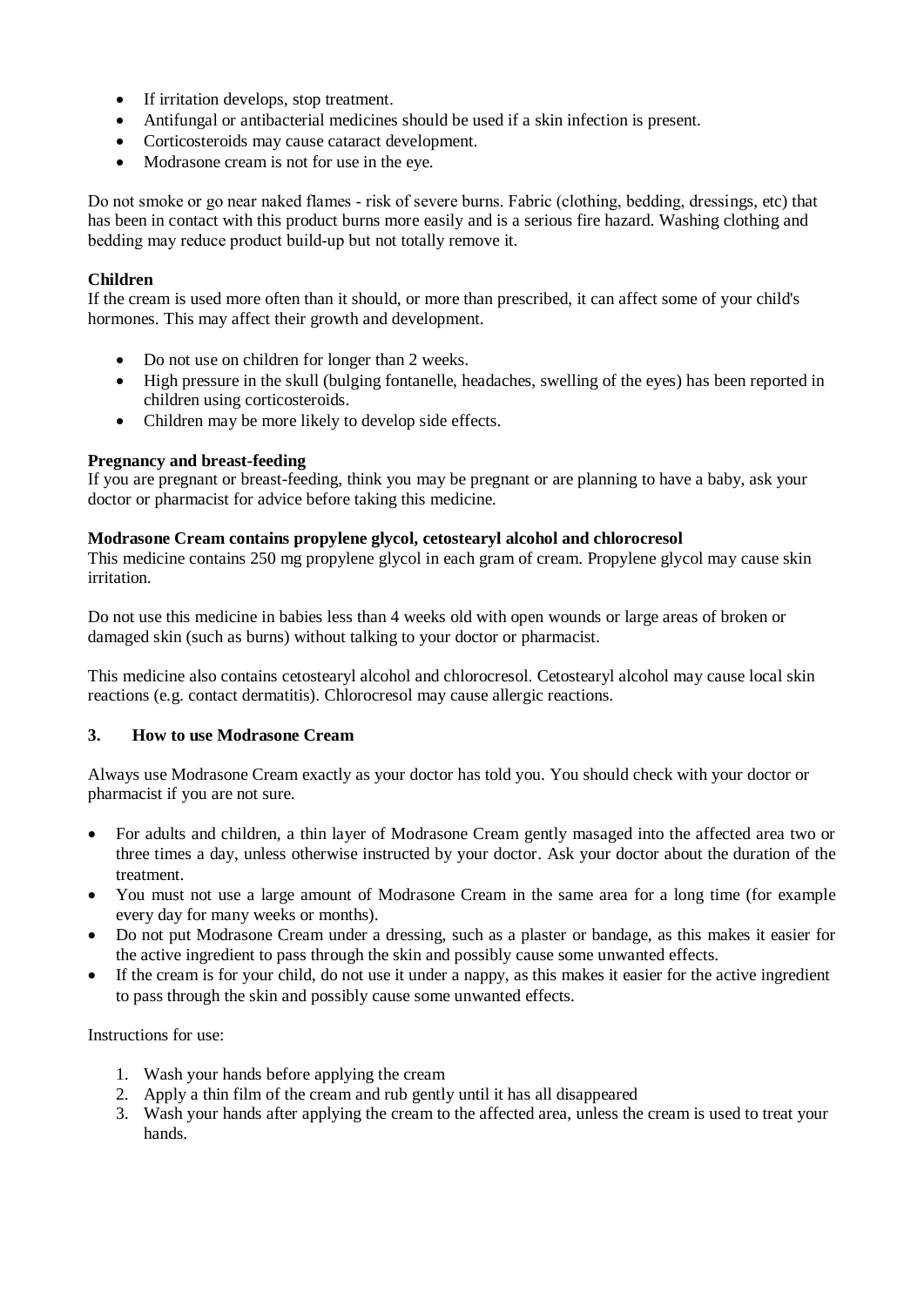## **If you use more Modrasone Cream than you should**

Tell your doctor if;

- you use the cream more often than you should, or on large areas of your body as it can affect some of your hormones.
- you have not followed the dosage instructions, or your doctors advice and have used the cream too frequently or for a longer time than prescribed.
- you (or somebody else) accidentally swallows the cream, it should not produce any undesirable effects. However, if you are worried, you should speak to your doctor.

## **If you forget to use Modrasone Cream**

If you forget to use your cream at the right time, use it as soon as you remember then carry on as before. Do not double the amount of cream used to make up for a forgotten dose.

If you have any further questions on the use of this medicine, ask your doctor or pharmacist.

## **4. Possible side effects**

Like all medicines, this medicine can cause side effects, although not everybody gets them. Most people find that when the cream is used correctly, it does not cause any problems.

However, if you use more cream more than you should, particularly on your face, it can cause:

- Thinning of the skin, stinging, blistering, peeling, swelling, itching, burning, skin rash, dryness of the skin and you may notice red marks. This can happen more easily in infants and children.
- Inflammation of the hair follicles, excessive hair growth, reduced skin pigmentation and allergic skin reactions.
- Dermatitis (skin inflammation), a condition brought on by the skin reacting to outside agent e.g. detergents, causing the skin to become red and itchy.

#### **Reporting of side effects**

If you get any side effects, talk to your doctor, pharmacist or nurse. This includes any possible side effects not listed in this leaflet. You can also report side effects directly via HPRA Pharmacovigilance, Website: [www.hpra.ie.](http://www.hpra.ie/) By reporting side effects you can help provide more information on the safety of this medicine.

#### **5. How to store Modrasone Cream**

Keep this medicine out of the reach and sight of children.

Do not use Modrasone Cream after the expiry date which is stated on the label and carton after 'EXP'. The expiry date refers to the last day of that month.

Do not be store above 25°C.

Do not throw away any medicines via wastewater or household waste. Ask your pharmacist how to dispose of medicines no longer required. These measures will help to protect the environment.